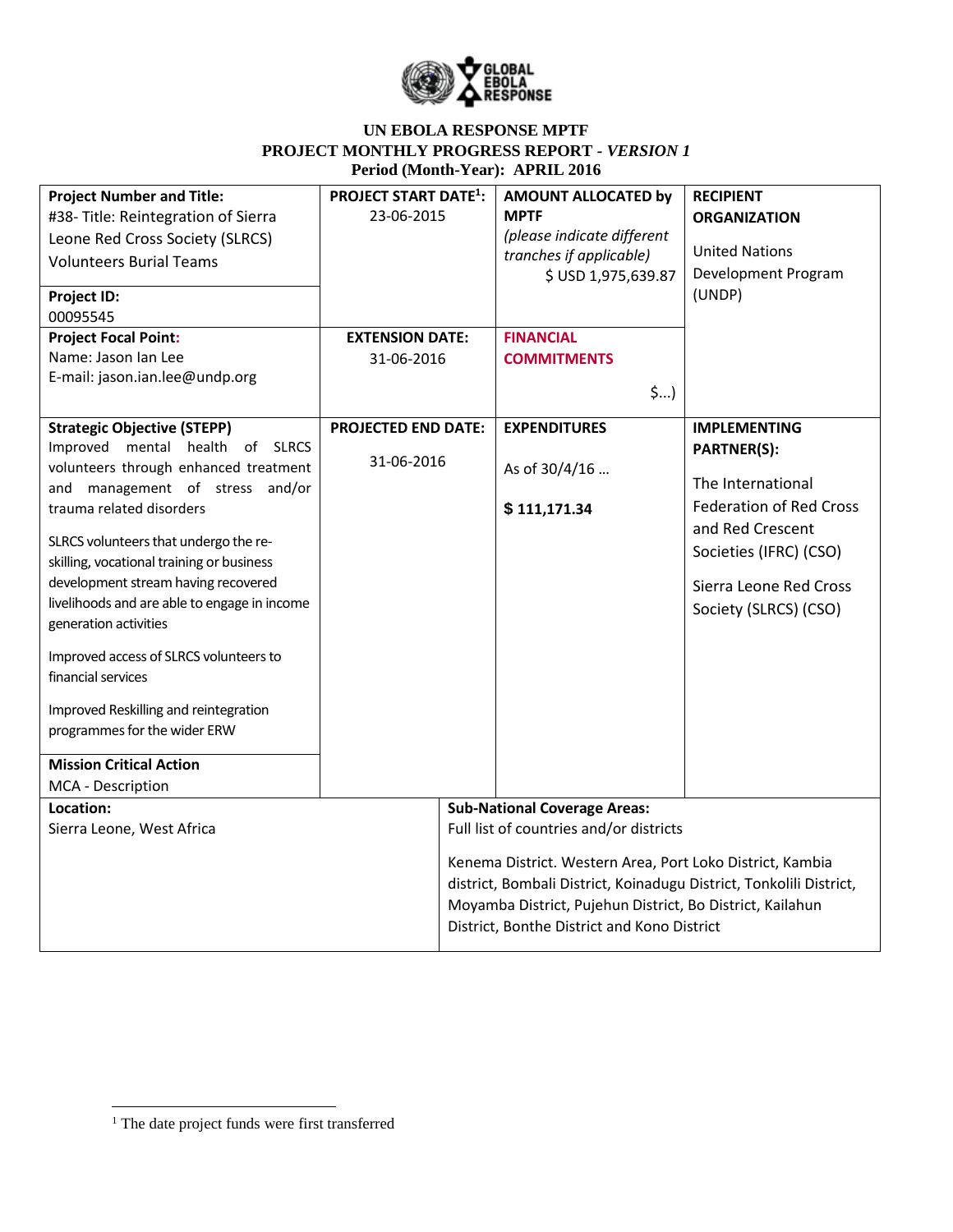

|                                                                                                               |                                |                                                             | <b>MONTHLY PROGRESS REPORT RESULTS MATRIX</b>                      |                                                                                       |                                                                            |
|---------------------------------------------------------------------------------------------------------------|--------------------------------|-------------------------------------------------------------|--------------------------------------------------------------------|---------------------------------------------------------------------------------------|----------------------------------------------------------------------------|
|                                                                                                               |                                |                                                             | <b>OUTPUT INDICATORS</b>                                           |                                                                                       |                                                                            |
| <b>Indicator</b>                                                                                              | Geographic<br>Area             | Projected<br><b>Target</b><br>(as per<br>results<br>matrix) | Quantitative<br>results for the<br>(one month)<br>reporting period | <b>Cumulative</b><br>results since<br>project<br>commencement<br>(quantitative)       | <b>Delivery Rate</b><br>(cumulative % of<br>projected total)<br>as of date |
|                                                                                                               |                                |                                                             |                                                                    | Description of the quantifiable indicator as set out in the approved project proposal |                                                                            |
| # of SLRCS volunteers<br>completing<br>psychosocial<br>assessment                                             | All the 14<br><b>Districts</b> | 800                                                         | $\boldsymbol{0}$                                                   | 800                                                                                   | 100%                                                                       |
| # Red Cross Staff<br>trained in<br><b>Community Based</b><br><b>Psychosocial Support</b><br>(CBPSS)           | All the 14<br><b>Districts</b> | 28                                                          | $\boldsymbol{0}$                                                   | 0                                                                                     | 0                                                                          |
| # of SLRCS volunteers<br>trained in<br>Psychological First<br>Aid                                             | All the 14<br><b>Districts</b> | 800                                                         | 20                                                                 | 330                                                                                   | 41.25%                                                                     |
| # of SLRCS branches<br>with a referral<br>system to specialized<br>mental health<br>services                  | All the 14<br><b>Districts</b> | 14                                                          | $\boldsymbol{0}$                                                   | 0                                                                                     | 0                                                                          |
| # of SLRCS volunteers<br>undertaking<br>counselling sessions                                                  | All the 14<br><b>Districts</b> | 800                                                         | 500                                                                | 800                                                                                   | 100%                                                                       |
| # of SLRCS volunteers<br>referred to<br>specialized care and<br>treatment and<br>receiving ongoing<br>support | All the 14<br>Districts        | 200                                                         | $\boldsymbol{0}$                                                   | 0                                                                                     | 0                                                                          |
| 2) Assessment<br># of SLRCS volunteers<br>completing<br>skills/educational/int<br>erest assessment            | All the 14<br><b>Districts</b> | 800                                                         | $\pmb{0}$                                                          | 800                                                                                   | 100%                                                                       |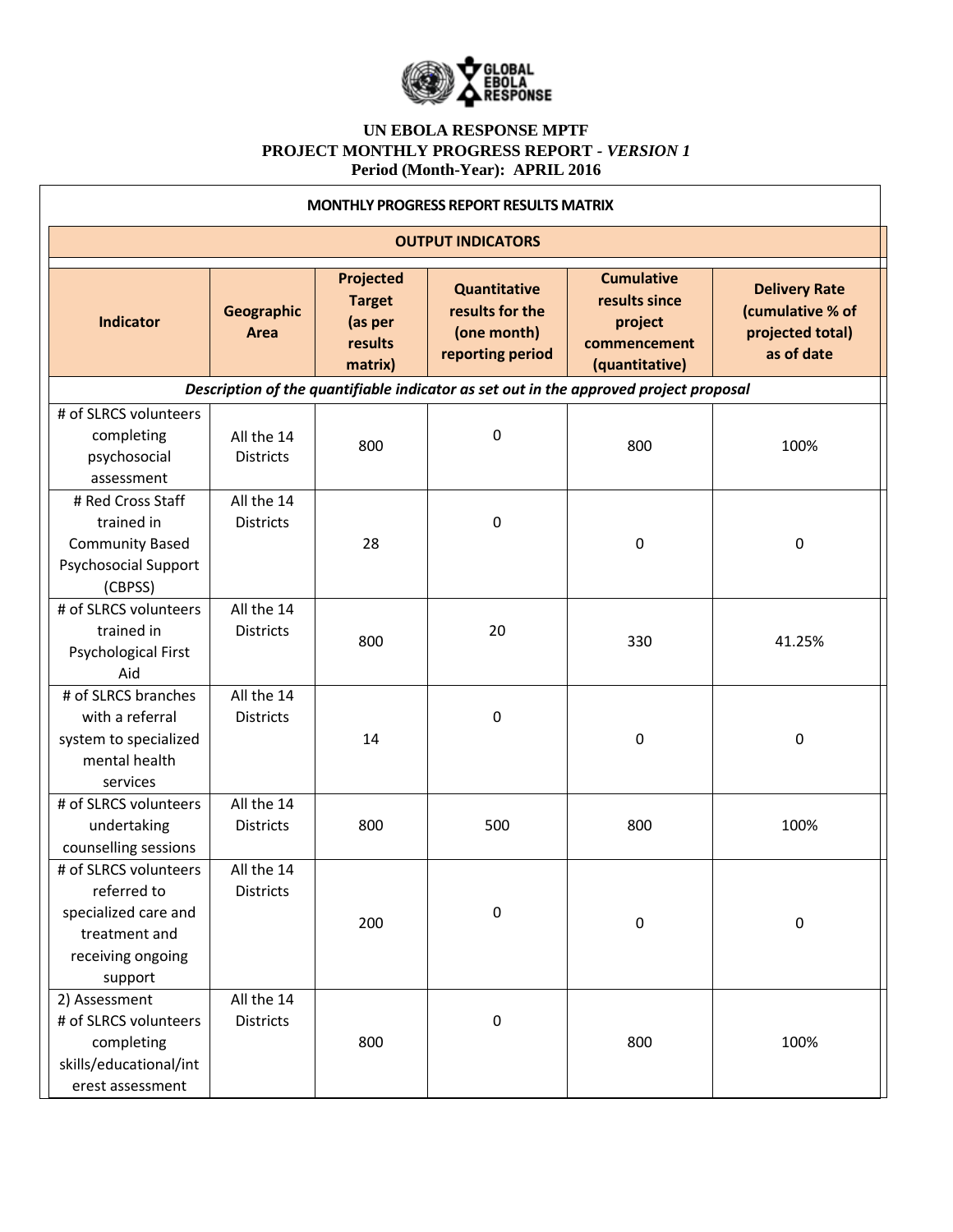

| (3) Livelihood<br># of SLRCS volunteers<br>receiving career skill<br>development training                                                       | All the 14<br><b>Districts</b> | 62  | 0                | $\pmb{0}$ | $\pmb{0}$ |
|-------------------------------------------------------------------------------------------------------------------------------------------------|--------------------------------|-----|------------------|-----------|-----------|
| Proportion of SLRCS<br>volunteers streamed<br>through the career<br>skill development<br>training that<br>successfully<br>complete the training | All the 14<br><b>Districts</b> | 75% | $\boldsymbol{0}$ | $\pmb{0}$ | $\pmb{0}$ |
| # of SLRCS volunteers<br>receiving vocational<br>training                                                                                       | All the 14<br><b>Districts</b> | 225 | $\boldsymbol{0}$ | 0         | $\pmb{0}$ |
| Proportion of SLRCS<br>volunteers streamed<br>through the<br>vocational training<br>that successfully<br>complete the training                  | All the 14<br><b>Districts</b> | 75% | $\pmb{0}$        | $\pmb{0}$ | $\pmb{0}$ |
| # of SLRCS volunteers<br>receiving business<br>development training                                                                             | All the 14<br><b>Districts</b> | 405 | $\boldsymbol{0}$ | 0         | $\pmb{0}$ |
| Proportion of SLRCS<br>volunteers streamed<br>through the business<br>development training<br>that successfully<br>complete the training        | All the 14<br><b>Districts</b> | 75% | 0                | $\pmb{0}$ | $\pmb{0}$ |
| Market assessment<br>and analysis<br>emergent<br>industries/livelihood<br>areas                                                                 | All the 14<br><b>Districts</b> | 800 | $\boldsymbol{0}$ | 0         | 0         |
| # of SLRCS volunteers<br>returning back to<br>tertiary studies                                                                                  | All the 14<br><b>Districts</b> | 108 | 93               | 93        | 100%      |
| (4) Financial inclusion<br># of SLRC volunteers<br>receiving planning<br>and advisory services                                                  | All the 14<br><b>Districts</b> | 800 | $\boldsymbol{0}$ | $\pmb{0}$ | $\pmb{0}$ |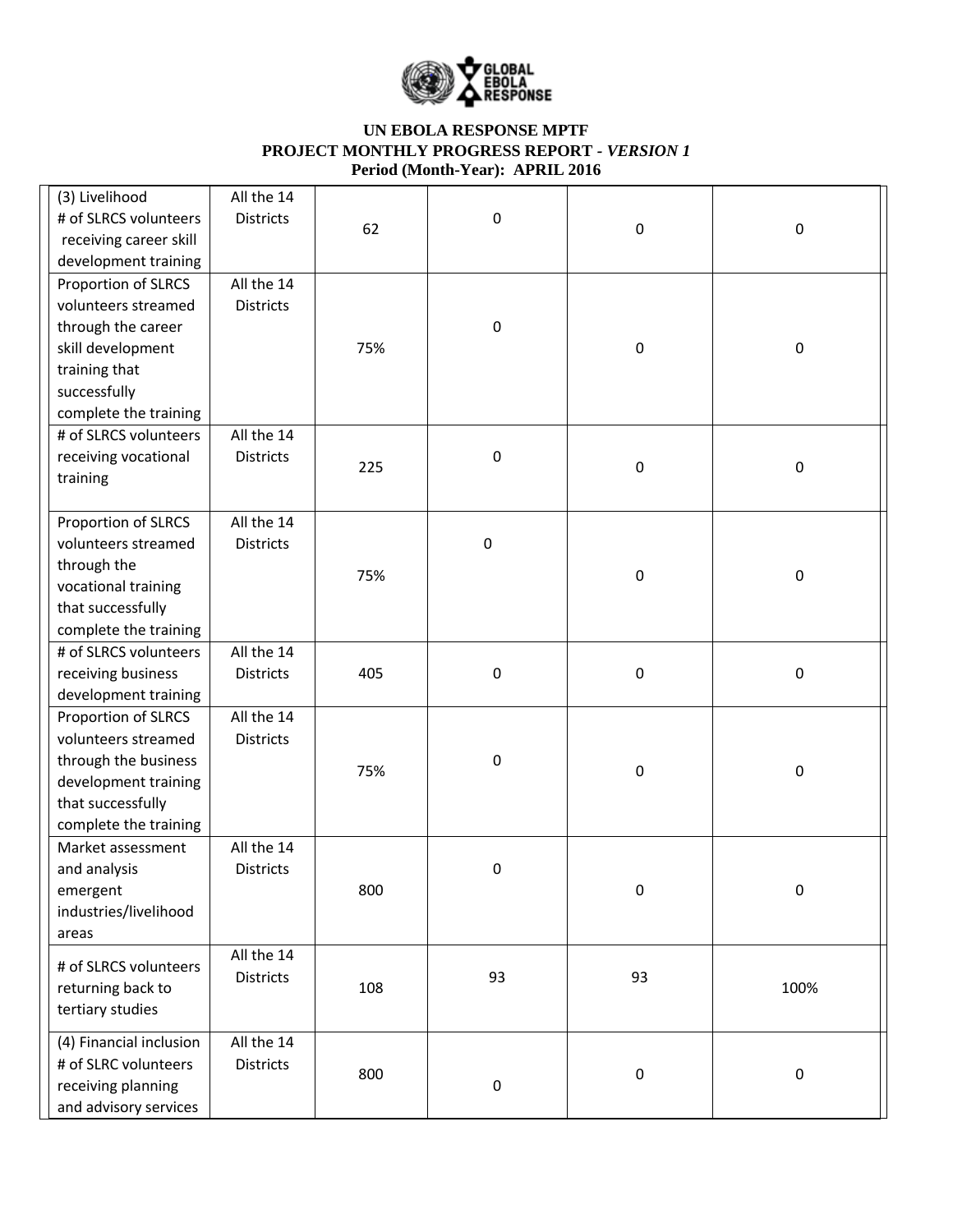

| # of SLRC volunteers<br>receiving financial<br>management advice<br>linked to UNDP's<br>small and medium<br>enterprise<br>development and<br>recovery<br>programmes | All the 14<br><b>Districts</b> | 800 | 0                                                                | 0           | $\pmb{0}$ |
|---------------------------------------------------------------------------------------------------------------------------------------------------------------------|--------------------------------|-----|------------------------------------------------------------------|-------------|-----------|
| # of SLRCS volunteers<br>receiving training on<br>financial inclusion<br>and access to<br>financial services<br>such as savings,<br>credits, insurance<br>etc.      | All the 14<br><b>Districts</b> | 800 | 0                                                                | $\mathbf 0$ | $\pmb{0}$ |
|                                                                                                                                                                     |                                |     | <b>EFFECT INDICATORS (if available for the reporting period)</b> |             |           |
| Proportion of SLRCS<br>volunteers with signs<br>of stress and/or<br>trauma related<br>symptoms reporting<br>an ablation of said<br>symptoms after<br>treatment      | Nationwide-<br>13 districts    | 50% | $\boldsymbol{0}$                                                 | $\mathbf 0$ | $\pmb{0}$ |
| Proportion of SLRCS<br>volunteers that<br>require ongoing care<br>for trauma and/or<br>stress associated<br>symptoms still<br>receiving treatment                   | Nationwide-<br>13 districts    | 50% | 0                                                                | 0           | 0         |
| Proportion of SLRCS<br>volunteers that were<br>referred to specialized<br>mental health care<br>that complete the<br>treatment and<br>management of their           | Nationwide-<br>13 districts    | 50% | $\pmb{0}$                                                        | $\pmb{0}$   | $\pmb{0}$ |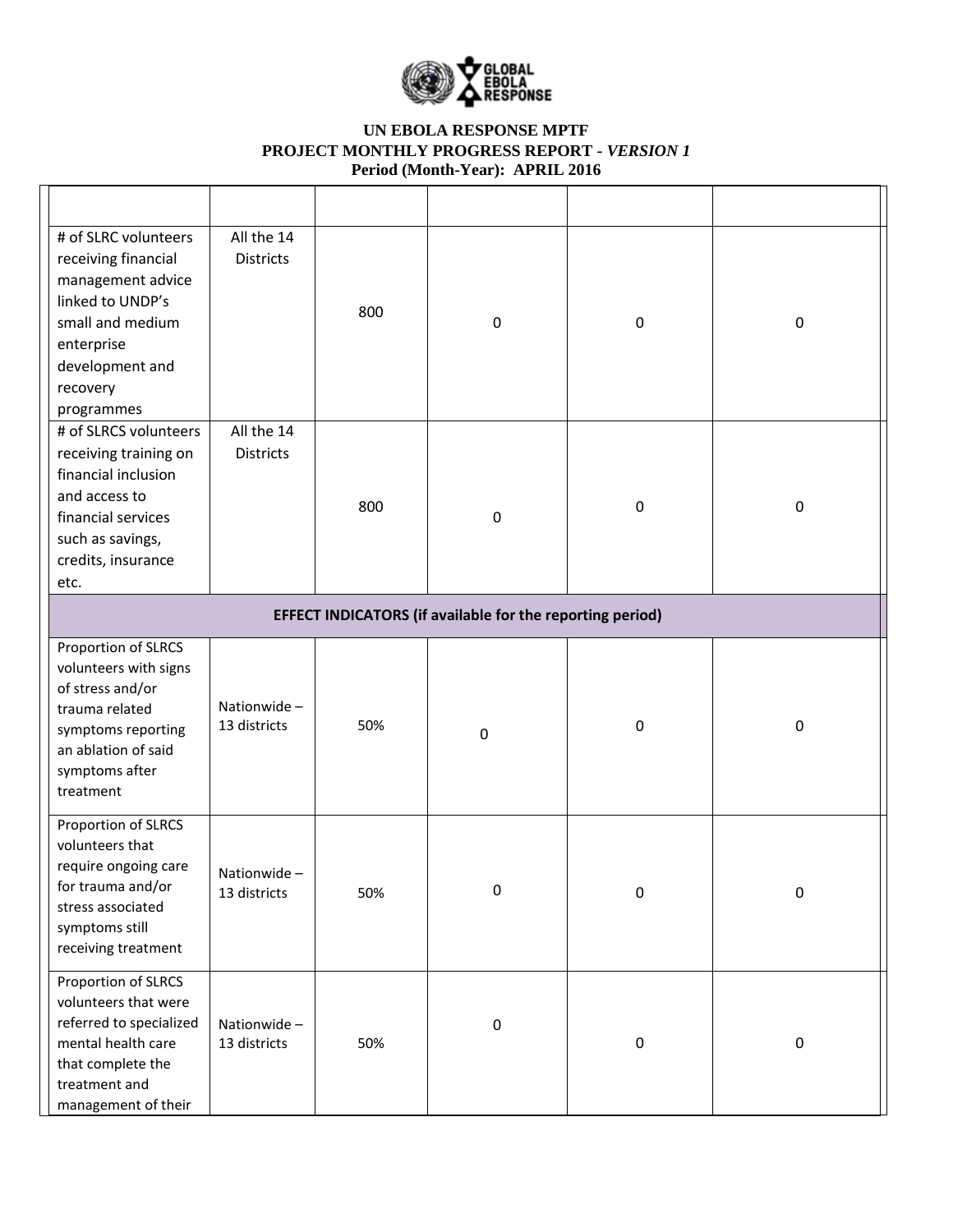

| condition                                                                                                                       |                             |                                    |                  |           |           |
|---------------------------------------------------------------------------------------------------------------------------------|-----------------------------|------------------------------------|------------------|-----------|-----------|
| Proportion of SLRCS<br>volunteers in the<br>career skill<br>development stream<br>successfully joining<br>the workforce         | Nationwide-<br>13 districts | 50%                                | 0                | $\pmb{0}$ | $\pmb{0}$ |
| Proportion of SLRCS<br>volunteers in the<br>vocational<br>development stream<br>gaining a vocational<br>skill                   | Nationwide-<br>13 districts | 50%                                | 0                | $\pmb{0}$ | $\pmb{0}$ |
| Proportion of SLRCS<br>volunteers in the<br>business development<br>stream having<br>established small or<br>medium enterprises | Nationwide-<br>13 districts | 50%                                | 0                | 0         | $\pmb{0}$ |
| Proportion of SLRCS<br>volunteers that<br>resume their studies<br>successfully complete<br>their education                      | Nationwide-<br>13 districts | 50%                                | $\boldsymbol{0}$ | 0         | $\pmb{0}$ |
| Proportion of SLRCS<br>volunteers able to<br>access financial<br>services and savings                                           | Nationwide-<br>13 districts | 50%                                | $\boldsymbol{0}$ | 0         | $\pmb{0}$ |
| Proportion of SLRCS<br>volunteers able to<br>access loan/micro-<br>credit facilities                                            | Nationwide-<br>13 districts | 20%                                | 0                | $\pmb{0}$ | 0         |
| Proportion of the<br>wider ERW that are<br>able to access future<br>reintegration and<br>reskilling programmes                  | Nationwide-<br>13 districts | 50 percent of<br>the entire<br>ERW | $\boldsymbol{0}$ | $\pmb{0}$ | $\pmb{0}$ |
|                                                                                                                                 |                             |                                    |                  |           |           |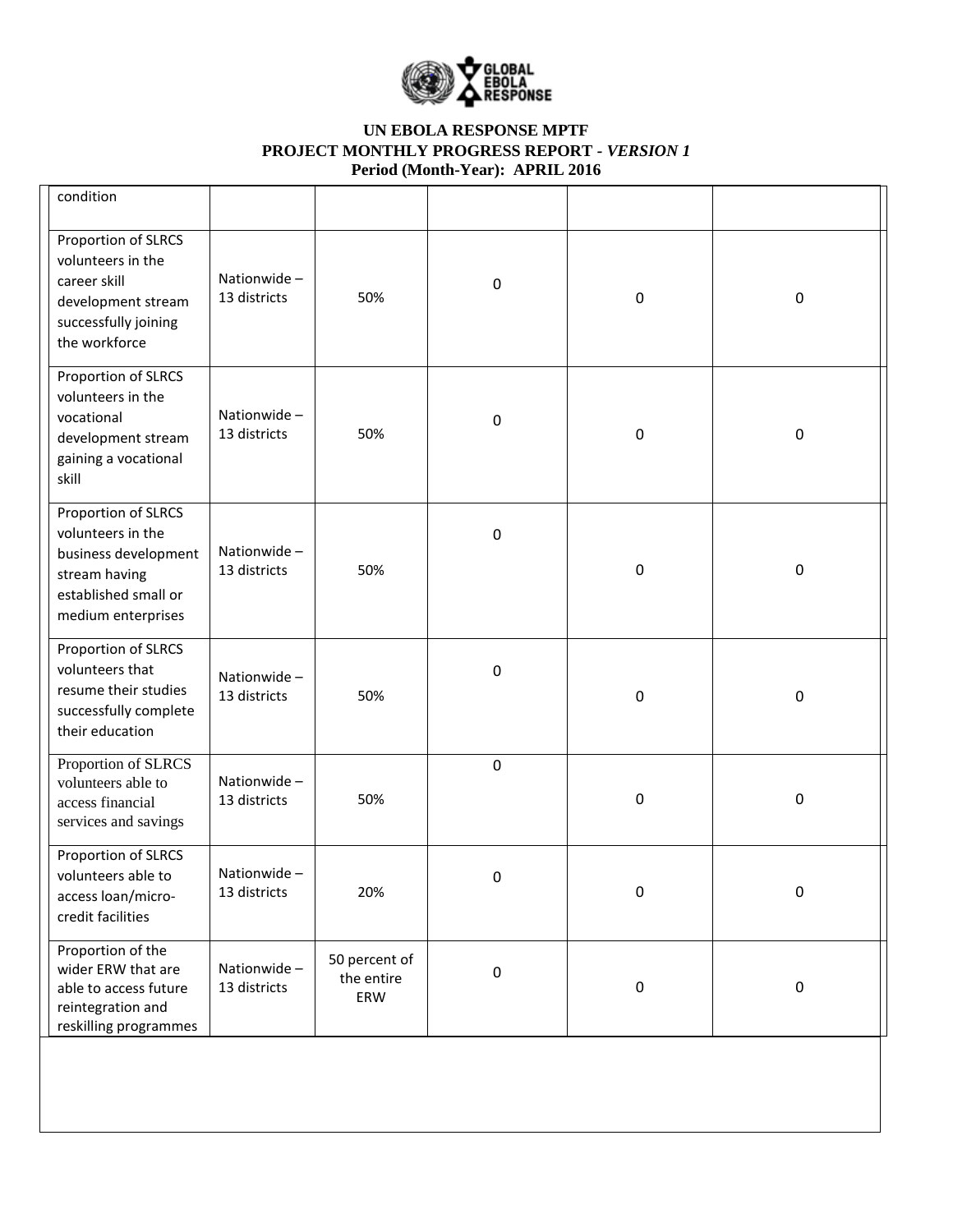

#### **NARRATIVE**

**Situation Update** (*please describe critical changes, if any, in the situation that affect the project (1-2 paragraphs*))

Liberia's and Guinea's last known Ebola patients in a latest flare-up of the disease that hit both countries have now been discharged. All remaining contacts of confirmed cases that were placed under a 3-week period of medical monitoring have been cleared. Active surveillance is ongoing in Guinea and Liberia and will continue 42 days after the last case tested negative for Ebola virus. The performance indicators suggest that the Guinea, Liberia and Sierra Leone still have variable capacity to prevent (EVD survivor programme), detect (epidemiological and laboratory surveillance) and respond to new outbreaks. The risk of additional outbreaks originating from exposure to infected survivor body fluids remains.

SLRCS has concluded the process of allowing volunteers to present acceptance letters especially from vocational institutions. The additional time to present the acceptance letters was to allow for those who had initially selected business development skills stream which has limited opportunities to change to other streams. The number of volunteers who opted for business after the initial assessment was 508 which is very high considering that only 20 proposals will be supported after the BDS course training. Continued engagement with volunteers through workshops and counselling sessions, has reduced the number from 508 t0 405. Additionally, the education stream has increased from 93 to 108 and vocational skill stream from 210 to 225.

The final breakdown of SDB/IPC volunteers based on the category of streams chosen is as follows:

- Continue education 108
- Vocational training 225
- Business development 405
- Career Development 62 **Total 800**



Verification exercise has been completed with a total number of 73 Institutions nationwide for continue education and vocational skills. 108 letters were received from volunteers who opted to continue their education and 225 letters received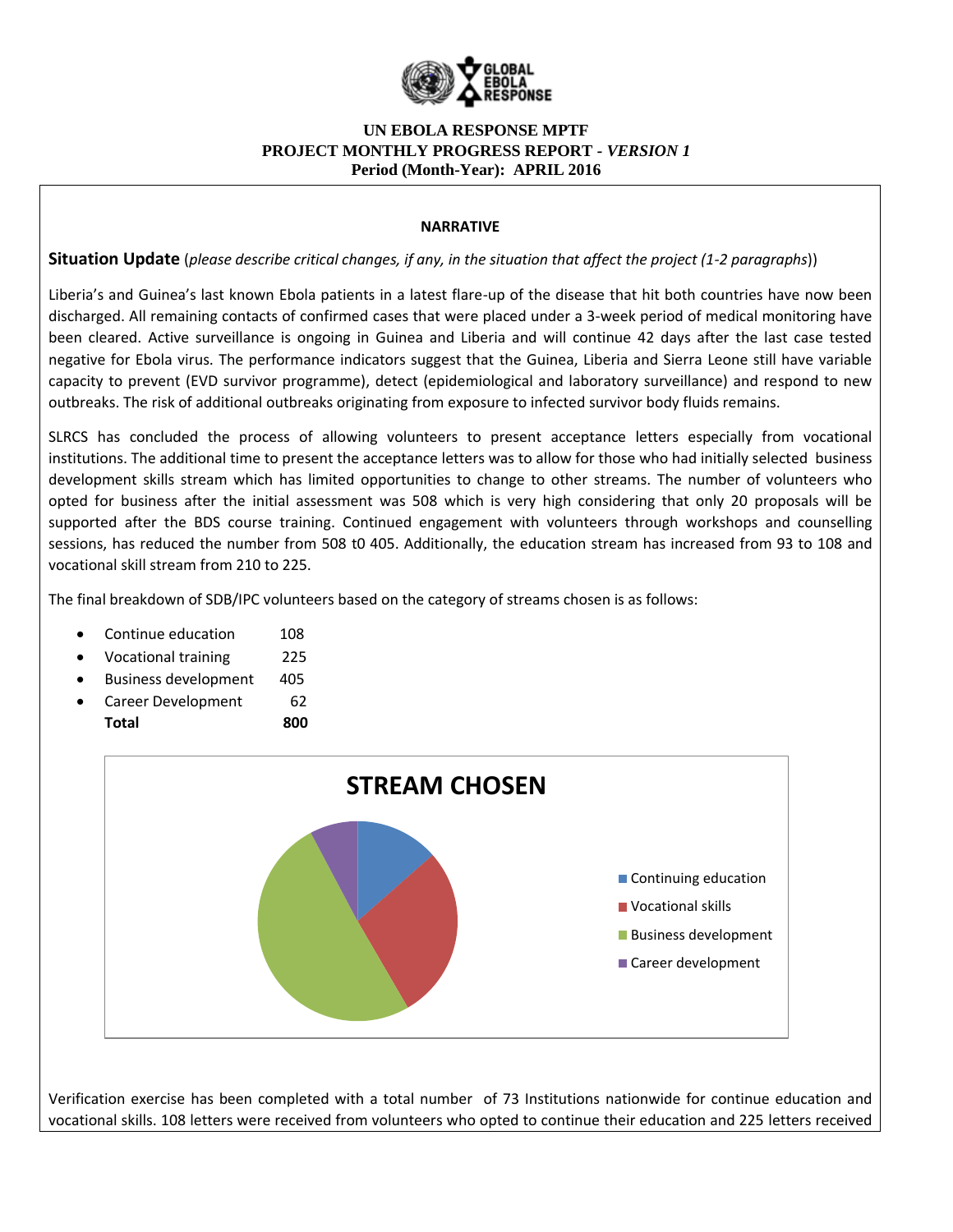



*Red Cross team verifying training institutions*

from volunteers who opted for vocational skills. These acceptance letters were used by the verification team members to access all the institutions. All the indicated institutions were visited and discussions were held with the heads/principals/proprietors and other key staff. Verification of the institution was carried out based on the following:

- Existence of the institutions
- Facilities available for the institutions
- Tutors for the training program

 Knowledge of the institutions about the recruited beneficiaries

Availability of training spaces

 Recognition of the institution by the central government and other agencies

Type of certificates presented to graduants

A memorandum of understanding (MOU) was prepared by SLRCS and each of these institutions read, accepts the roles and signed. An invoice was prepared based on their fees payment and signed by the head of the institution which will be used for fess payment. A copy of registrations' certificates were also presented for future references.

On BDS service providers, Restless Development will be engaged to train volunteers from the western area, AFFORD who will train volunteers from the Northern Province and CEPAD who will take the responsibility of training volunteers from the south and Eastern province .The next step is for the partners to develop an evaluation tool for learning assessment of trainees, develop a standardized training curriculum, budget breakdown and to develop a strategy to in cooperate individuals with very low literacy level. SLRCS will clarify literacy level of volunteers under the category of no schooling and to forward recent participants breakdown to other partners.



**PSS coach in Bo in active one to one counselling session**.

On-going follow up visits were made to volunteers with special attentions such as sleeping difficulties, stigmatizations, family pressure and conflict in all the branches (See table below). individual and group Counselling sessions were organised in all only 10 branches for SDB/IPC volunteers to guide them move away from their state of trauma and to move ahead with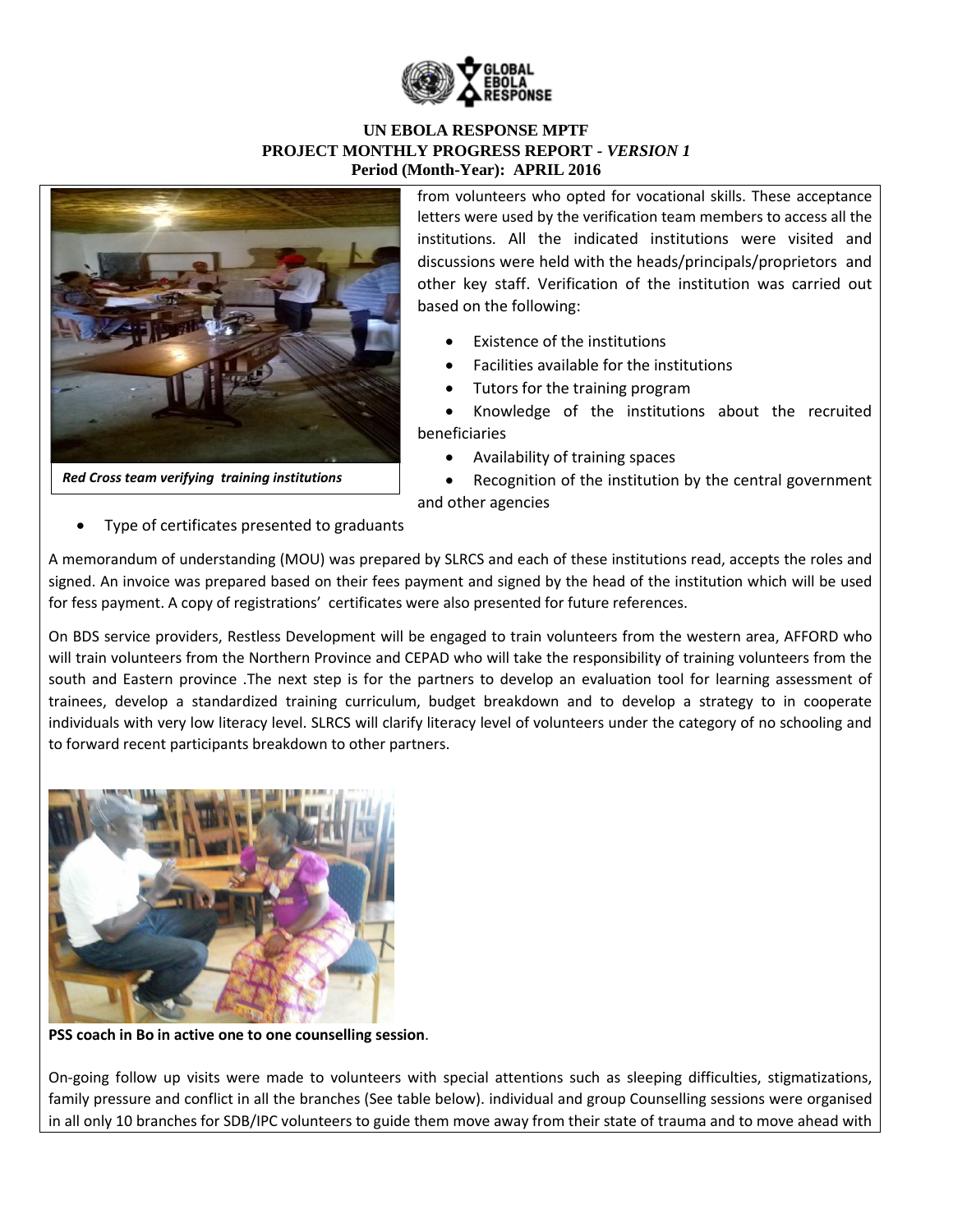

their lives and to successfully go through their livelihood activities for those who have started and awaiting for their fees to be paid. These activities are ongoing as de-traumatization is a process and it takes time to completely move people to their normal lives. On-going sensitizations sessions in 8 communities from 8 district headquarter towns were organised on stigmatizations especially for Ebola response workers, survivors and Ebola affected communities, proper hand washing, and community services such as cleaning campaigns. Coordination meetings were attended at district level and updates of activities were shared. 1 survivor was also referred to government hospital for specialised treatment. The sensitizations were all successful and the number of direct and indirect people reached are indicated in the tables below.

1. This Table shows activities conducted in the branches with SDB/IPC volunteers and the number reached.

| <b>DISTRICT:</b> |    | <b>ACTIVITY</b>                                                       | <b>FEMALE</b>  | <b>GIRL</b>              | <b>MALE</b> | <b>BOY</b>     | <b>TOTAL</b> |
|------------------|----|-----------------------------------------------------------------------|----------------|--------------------------|-------------|----------------|--------------|
| <b>PUJEHUN</b>   |    | 1. One to one and group counselling<br>sessions, on coping mechanism. | $\overline{2}$ | $\overline{\phantom{a}}$ | 18          | $\overline{a}$ | 20           |
|                  | 2. | Enrolment seminar conducted.                                          |                |                          |             |                |              |
|                  | 3. | follow up visits                                                      |                |                          |             |                |              |
| Bonthe           | 1. | One to one and group counselling                                      | 4              |                          | 30          |                | 34           |
|                  |    | sessions on stress management                                         |                |                          |             |                |              |
|                  | 2. | Meeting with volunteers to identify                                   |                |                          |             |                |              |
|                  |    | their educational level                                               |                |                          |             |                |              |
|                  |    | 3. Follow up visits                                                   |                |                          |             |                |              |
| Kailahun         |    | 1. One to one and group counselling                                   | 4              |                          | 18          |                | 22           |
|                  |    | sessions                                                              |                |                          |             |                |              |
|                  | 2. | Stress management session                                             |                |                          |             |                |              |
|                  | 3. | Follow up visits                                                      |                |                          |             |                |              |
|                  |    | 4. Meet with volunteers to identify                                   |                |                          |             |                |              |
|                  |    | their educational level.                                              |                |                          |             |                |              |
| Kambia           |    | 1. One to one and group counselling                                   |                | $\sim$                   | 28          | $\blacksquare$ | 28           |
|                  |    | sessions,                                                             |                |                          |             |                |              |
|                  |    | 2. Meeting with business dev. Vol. to                                 |                |                          |             |                |              |
|                  |    | identify their educational level.                                     |                |                          |             |                |              |
|                  |    | 3. follow up visits                                                   |                |                          |             |                |              |
| Kenema           |    | 1. One to one and group counselling                                   | 5              |                          | 53          |                | 58           |
|                  |    | sessions on Stress management and                                     |                |                          |             |                |              |
|                  |    | conflict mediation                                                    |                |                          |             |                |              |
|                  |    | 2. Meeting with volunteers to identify                                |                |                          |             |                |              |
|                  |    | their Educational status.                                             |                |                          |             |                |              |
|                  |    | 3. follow up visits                                                   |                |                          |             |                |              |
|                  |    | 4. sessions on community service such                                 |                |                          |             |                |              |
|                  |    | as cleaning campaigns.                                                |                |                          |             |                |              |
| Moyamba          |    | 1. One to one and group counselling                                   | $\overline{2}$ |                          | 22          |                | 24           |
|                  |    | sessions                                                              |                |                          |             |                |              |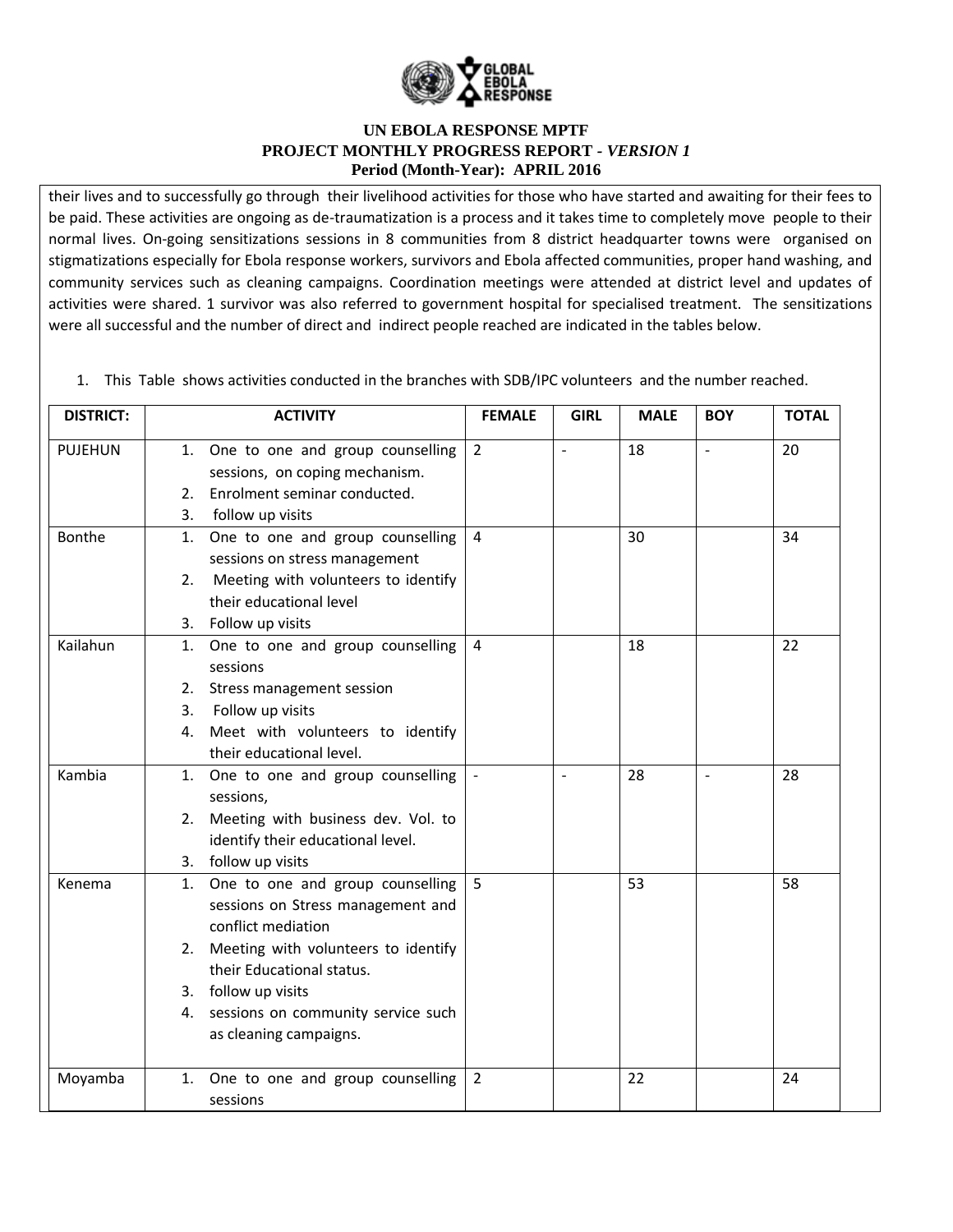

|         | 2.           | Sessions on community service such  |    |     |     |
|---------|--------------|-------------------------------------|----|-----|-----|
|         |              | as community cleaning campaigns     |    |     |     |
|         | 3.           | follow up visits                    |    |     |     |
| Bombali | 1.           | One to one and group counselling    |    | 16  | 16  |
|         |              | sessions,                           |    |     |     |
|         | 2.           | Meeting with volunteers to identify |    |     |     |
|         |              | their educational status.           |    |     |     |
|         |              | 3. Follow up visits                 |    |     |     |
| Bo      | 1.           | One to one and group counselling    | 5  | 32  | 37  |
|         |              | sessions,                           |    |     |     |
|         | 2.           | Follow up visits                    |    |     |     |
|         | 3.           | Stress management sessions          |    |     |     |
| Western | 1.           | One to one and group counselling    | 6  | 48  | 54  |
| Rural   |              | sessions,                           |    |     |     |
|         | 2.           | Meeting with volunteers to identify |    |     |     |
|         |              | <b>Educational level</b>            |    |     |     |
|         |              | 3. follow up visits                 |    |     |     |
| Western | 1.           | One to one and group counselling    | 6  | 49  | 55  |
| Urban   |              | sessions,                           |    |     |     |
|         | 2.           | psychological first Aid and         |    |     |     |
|         | 3.           | Follow up visits                    |    |     |     |
|         | 4.           | stress management                   |    |     |     |
|         | <b>Total</b> | number of SDB/IPC<br>volunteers     | 34 | 314 | 348 |
|         | reached      |                                     |    |     |     |

# **2 This table shows the number of people reached in SDB/IPC in beneficiary communities.**

| <b>DISTRICT:</b> | <b>ACTIVITY</b>                                                                                                                                                             | <b>FEMALE</b> | <b>GIRL</b> | <b>MALE</b> | <b>BOY</b> | <b>TOTAL</b> |
|------------------|-----------------------------------------------------------------------------------------------------------------------------------------------------------------------------|---------------|-------------|-------------|------------|--------------|
| <b>PUJEHUN</b>   | Follow up on community visit on<br>$\bullet$<br>survivors status (health, Stigma and<br>relationship)<br>Community sensitization on cleaning<br>campaigns and hand washing. | 58            | 18          | 42          | 28         | 146          |
| Bonthe           | Follow up on community visit on<br>$\bullet$<br>survivors status (health, Stigma and<br>relationship)<br>Community sensitization on cleaning<br>campaigns and hand washing  | 38            | 12          | 40          | 25         | 115          |
| Kailahun         | Follow up on community visit on<br>$\bullet$<br>survivors status (health, Stigma and<br>relationship)<br>Community sensitization on cleaning                                | 52            | 29          | 62          | 32         | 175          |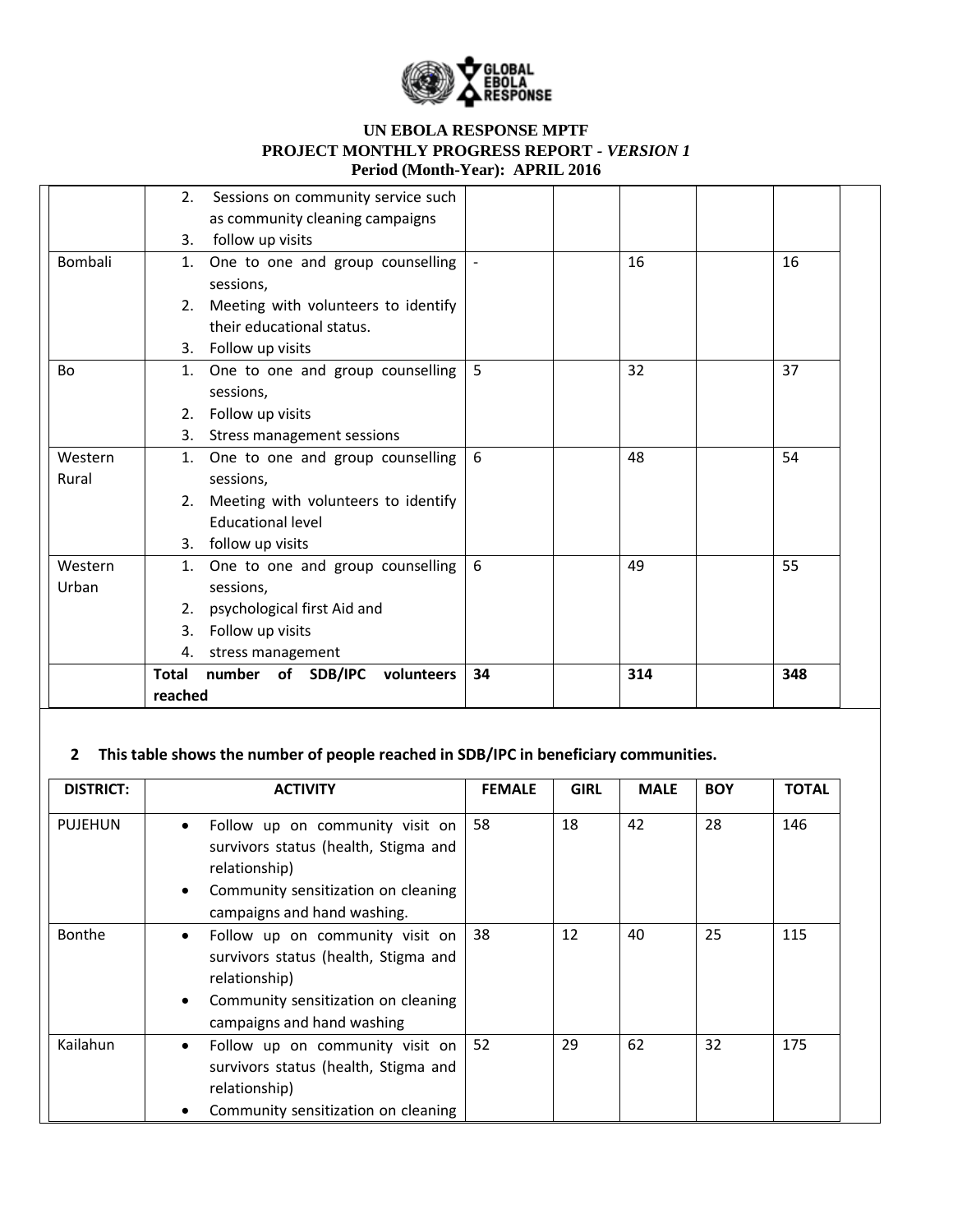

|         | campaigns and hand washing.                                                                                                                                                                                                                                                                                                                       |    |    |    |    |     |
|---------|---------------------------------------------------------------------------------------------------------------------------------------------------------------------------------------------------------------------------------------------------------------------------------------------------------------------------------------------------|----|----|----|----|-----|
| Kambia  | Follow up on community visit on<br>$\bullet$<br>survivors status (health, Stigma and<br>relationship)<br>Community sensitization on cleaning<br>$\bullet$<br>campaigns and hand washing.                                                                                                                                                          | 52 | 20 | 42 | 22 | 136 |
| Kenema  | Follow up on community visit on<br>$\bullet$<br>survivors status (health, Stigma and<br>relationship)<br>Community sensitization on cleaning<br>$\bullet$<br>campaigns and hand washing.<br>Conflict mediation exercise between<br>communities and beneficiaries                                                                                  | 58 | 24 | 53 | 26 | 161 |
| Moyamba | Follow up on community visit on<br>$\bullet$<br>survivors status (health, Stigma and<br>relationship)<br>Community sensitization on cleaning<br>campaigns and hand washing<br>One to one and group counselling<br>sessions<br>Sessions on community service such<br>$\bullet$<br>as community cleaning campaigns<br>follow up visits<br>$\bullet$ | 54 | 23 | 51 | 31 | 159 |
| Bombali | Follow up on community visit on<br>$\bullet$<br>survivors status (health, Stigma and<br>relationship)<br>Community sensitization on cleaning<br>campaigns and hand washing.<br>One to one and group counselling<br>sessions,<br>Follow up visits                                                                                                  | 56 | 24 | 48 | 28 | 156 |
| Bo      | Follow up on community visit on<br>$\bullet$<br>survivors status (health, Stigma and<br>relationship)<br>Community sensitization on cleaning<br>$\bullet$<br>campaigns and hand washing.<br>One to one and group counselling<br>sessions,<br>1 volunteer refereed to hospital for a<br>specialised care.<br>Follow up visits                      | 62 | 28 | 46 | 33 | 169 |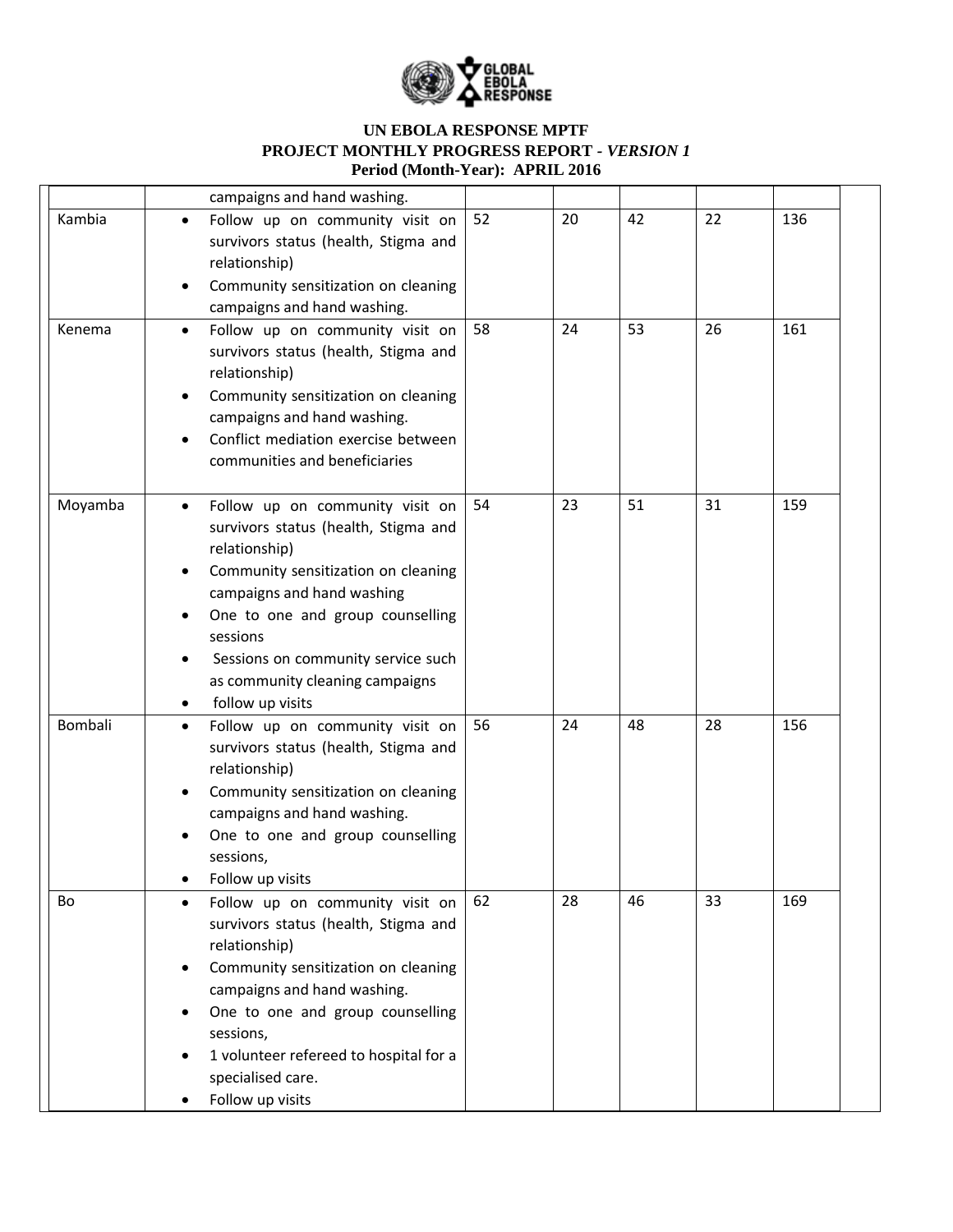

| Western<br>Rural | Follow up on community visit on<br>$\bullet$<br>survivors status (health, Stigma and<br>relationship)<br>Community sensitization on cleaning<br>$\bullet$<br>campaigns and hand washing<br>.One to one and group counselling<br>٠<br>sessions,<br>follow up visits | 56  | 28  | 49  | 31  | 164   |
|------------------|--------------------------------------------------------------------------------------------------------------------------------------------------------------------------------------------------------------------------------------------------------------------|-----|-----|-----|-----|-------|
| Western<br>Urban | Follow up on community visit on<br>$\bullet$<br>survivors status (health, Stigma and<br>relationship)<br>Community sensitization on cleaning<br>campaigns and hand washing.<br>One to one and group counselling<br>٠<br>sessions,                                  | 65  | 32  | 49  | 33  | 179   |
|                  | Total number community people reached                                                                                                                                                                                                                              | 560 | 240 | 480 | 280 | 1,560 |

**Key Achievements** (*please use this section to highlight your key achievements for the month, using bullet points if preferred)*

- Completed verification of 73 academic and vocational institutions nationwide and prepared documents to be process for payment with an increased number of 108 volunteers for continue Education and 225 volunteers for vocational skills.
- Meet with partners who will take the responsibility of training 405 SDB/IPC volunteers and have discussed training strategies that they will be using, has also agreed to start the training of volunteers in the 3<sup>rd</sup>
- Since it is one year tuition fees, A memorandum of understanding between the Red Cross and learning institutions has been prepared and all 73 institutions have accepted and signed.
- 348 SDB/IPC volunteers were reached in only 10 Branches listed above through one to one and group counselling sessions, follow up on their welfare, sensitizations sessions on Stress Management and meetings held to identify the educational status of all SDB who opted for business development
- 1,560 Indirect beneficiaries from communities of SDB/IPC volunteers were reached through sensitizations on especially stigmatization , proper hand washing and community services such as cleaning campaigns.